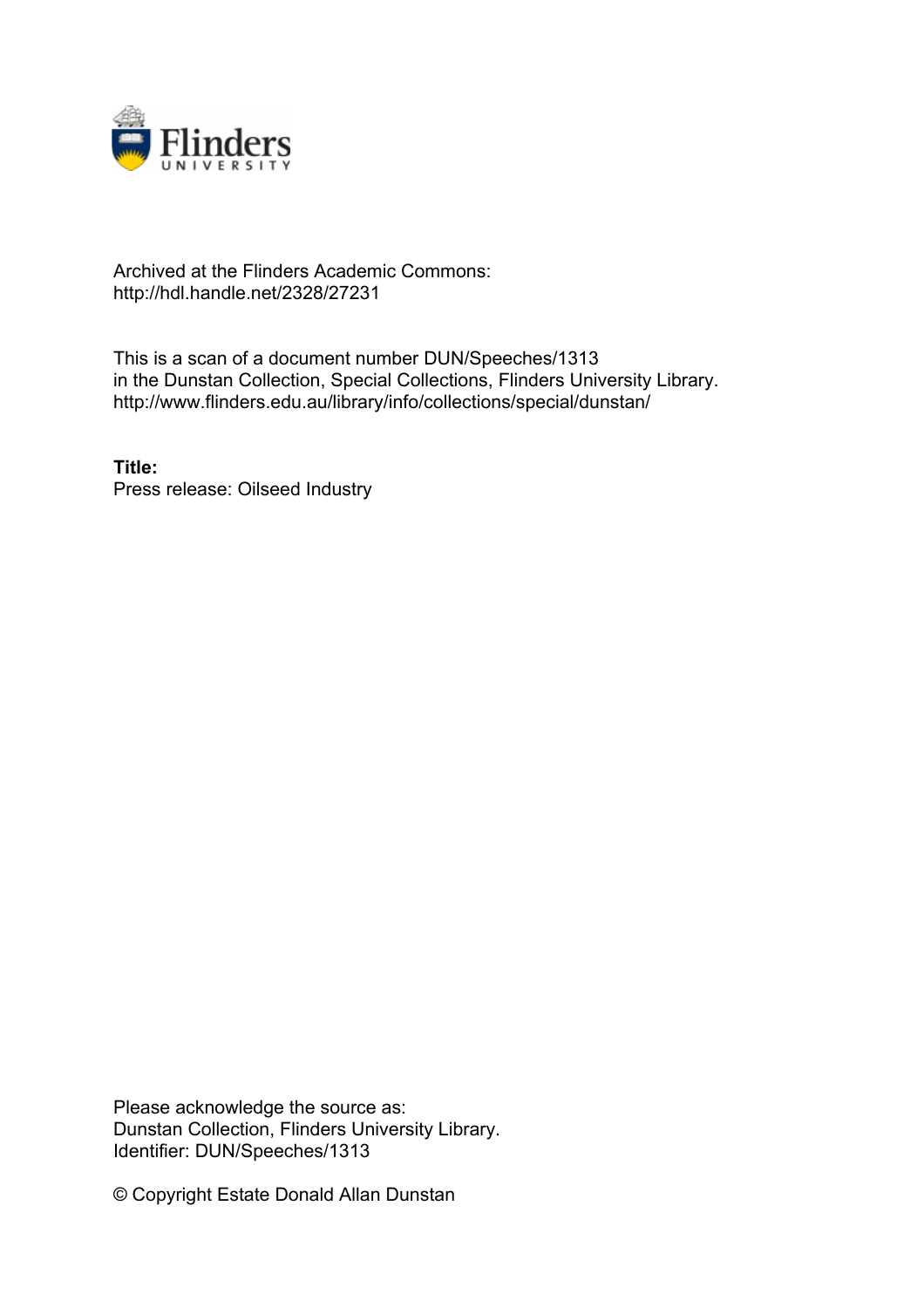Z-3/3 *fa* 

## PRESS RELEASE FROM THE PREMIER, MR. DUNSTAN.

## OILSEED INDUSTRY. 6.12.72

A \$500,000 oilseed processing and refining plant is to be establ ished at Brukunga by a newly—formed South Australian company, Australian Oilseed Industries Ltd., the Premier, Mr. Dunstan, announced today.

The company will process oilseeds grown in South Australia and market the derived products mainly within the State.

Mr. Dunstan said it was hoped also to establish export markets as the size of the project increased.

Seed would be grown largely in the South-East, Mid-North, Kangaroo Island, and Yorke Peninsula.

Planning was for processing to commence in January, 1974 from seed sown in 1973.

The Premier said a director of the company, Mr. S.R.J. Nicholls, had told him Brukunga was chosen for its ready access to markets, sources of seed, to utilise facilities established by Nairne Pyrites Pty. Ltd. and the workforce available there.

Capitol investment for the first stage of development was about \$500,000.

The plant will process 8,000 - 10,000 tons of seed in the initial stages but will be capable of processing 14,000 tons per year on a full shift seven day basis.

The oil refinery will be capable of processing sufficient oil for the South Australian market with provision for expansion, Mr. Dunstan said.

It was the intention of the company to invite participation from growers of oilseeds.

At present the seed growing industry in South Australia was hampered by lack of processing facilities, thus forcing all seed produced to be exported or sent to Melbourne and Sydney.

At the same time the derived products were imported from interstate and overseas. The freight disadvantages to local growers of seed and consumers of the products therefrom were significant.